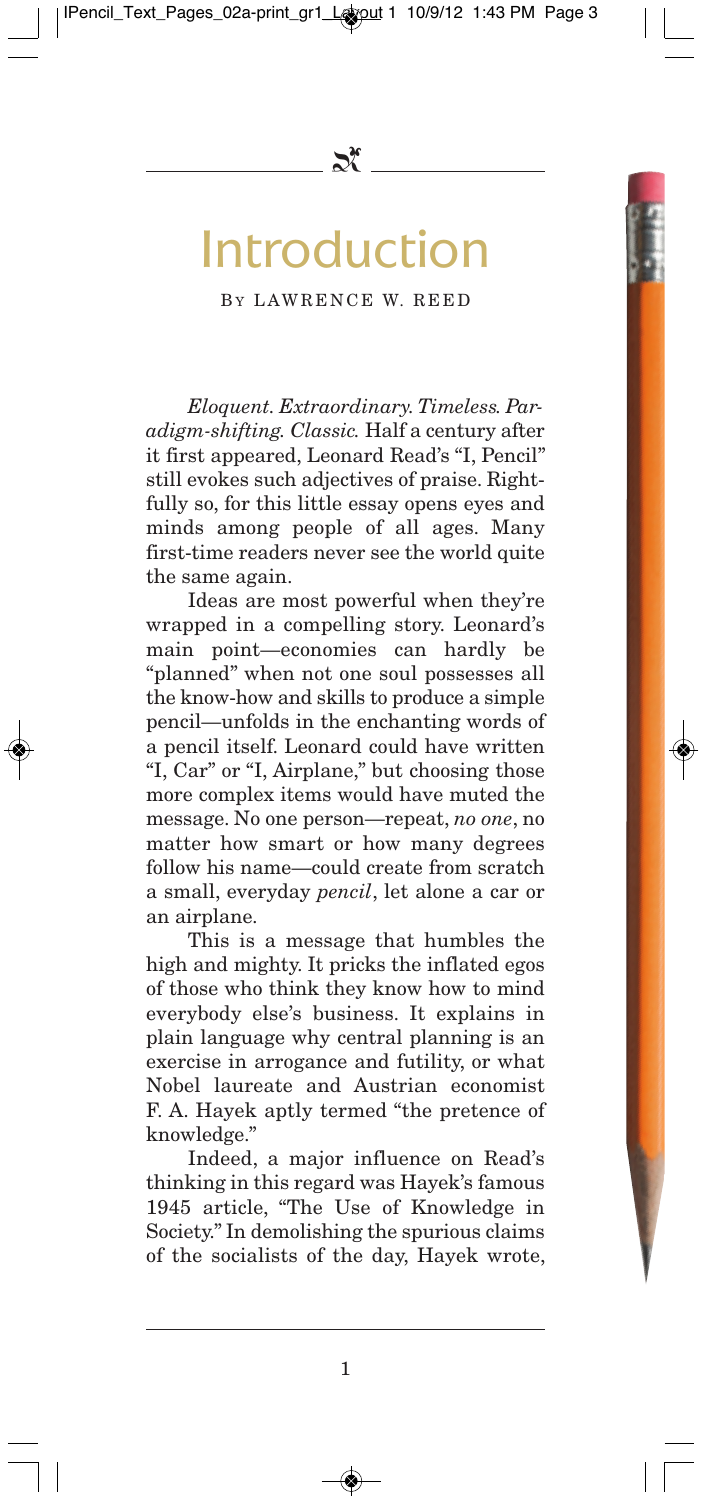"This is not a dispute about whether planning is to be done or not. It is a dispute as to whether planning is to be done centrally, by one authority for the whole economic system, or is to be divided among many individuals."

Maximilien Robespierre is said to have blessed the horrific French Revolution with this chilling declaration:"On ne saurait pas faire une omelette sans casser des oeufs." Translation: "One can't expect to make an omelet without breaking eggs." A consummate statist who worked tirelessly to plan the lives of others, he would become the architect of the Revolution's bloodiest phase—the Reign of Terror of 1793–94. Robespierre and his guillotine broke eggs by the thousands in a vain effort to impose a utopian society with government planners at the top and everybody else at the bottom.

That French experience is but one example in a disturbingly familiar pattern. Call them what you will—socialists, interventionists, collectivists, statists—history is littered with their presumptuous plans for rearranging society to fit their vision of the common good, plans that always fail as they kill or impoverish other people in the process. If socialism ever earns a final epitaph, it will be this: Here lies a contrivance engineered by know-it-alls who broke eggs with abandon but never, ever created an omelet.

None of the Robespierres of the world knew how to make a pencil, yet they wanted to remake entire societies. How utterly preposterous, and mournfully tragic!

But we will miss a large implication of Leonard Read's message if we assume it aims only at the tyrants whose names we all know. The lesson of "I, Pencil" is not that error begins when the planners plan big. It begins the moment one tosses humility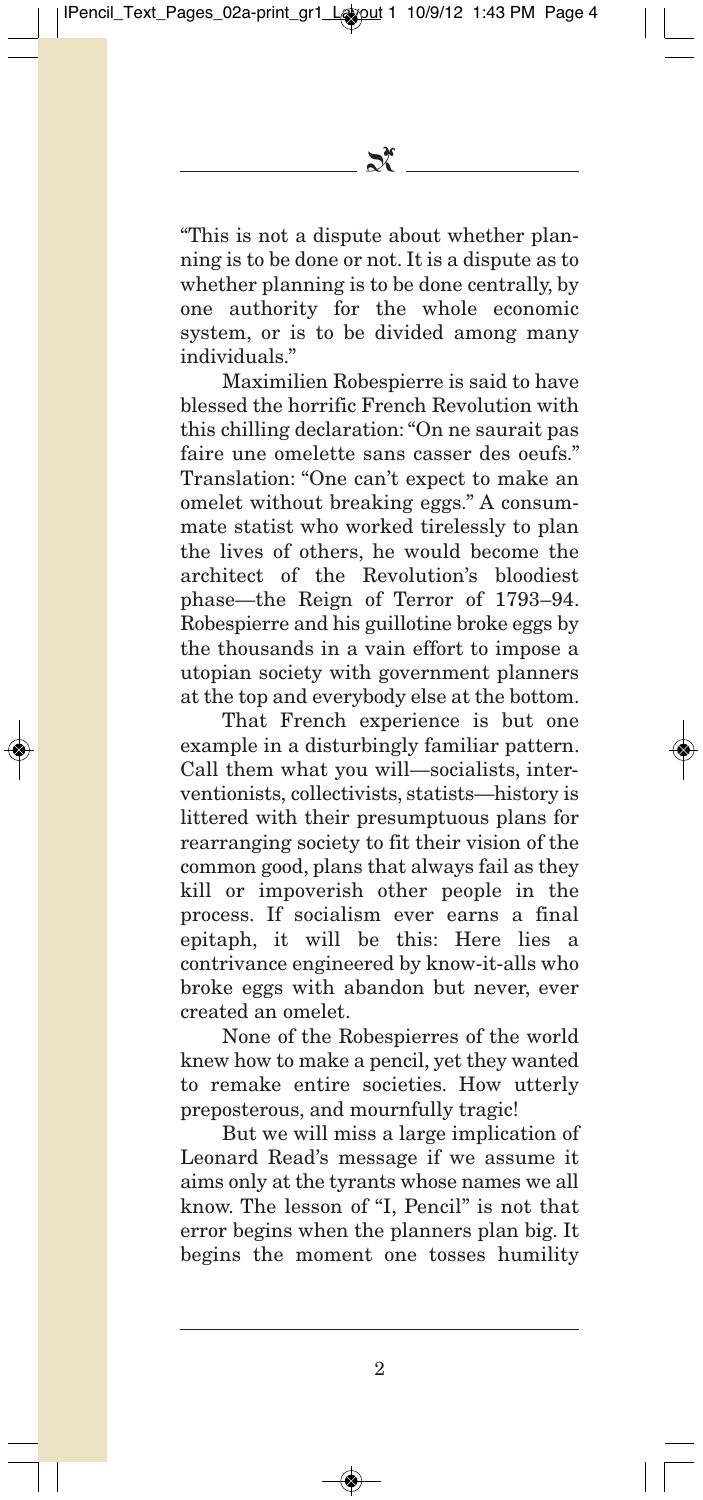aside, assumes he knows the unknowable, and employs the force of the State against peaceful individuals. That's not just a national disease. It can be very local indeed.

 $\mathbb{R}^n$ 

In our midst are people who think that if only they had government power on their side, they could pick tomorrow's winners and losers in the marketplace, set prices or rents where they ought to be, decide which forms of energy should power our homes and cars, and choose which industries should survive and which should die. They should stop for a few moments and learn a little humility from a lowly writing implement.

While "I, Pencil" shoots down the baseless expectations for central planning, it provides a supremely uplifting perspective of the individual. Guided by Adam Smith's "invisible hand" of prices, property, profits, and incentives, free people accomplish economic miracles of which socialist theoreticians can only dream. As the interests of countless individuals from around the world converge to produce pencils without a single "master mind," so do they also come together in free markets to feed, clothe, house, educate, and entertain hundreds of millions of people at ever higher levels.

With great pride, FEE publishes this new edition of "I, Pencil" to mark the essay's 50th anniversary. Someday there will be a *centennial* edition, maybe even a *millennial* one. This essay is truly one for the ages.

> —Lawrence W. Reed, President Foundation for Economic Education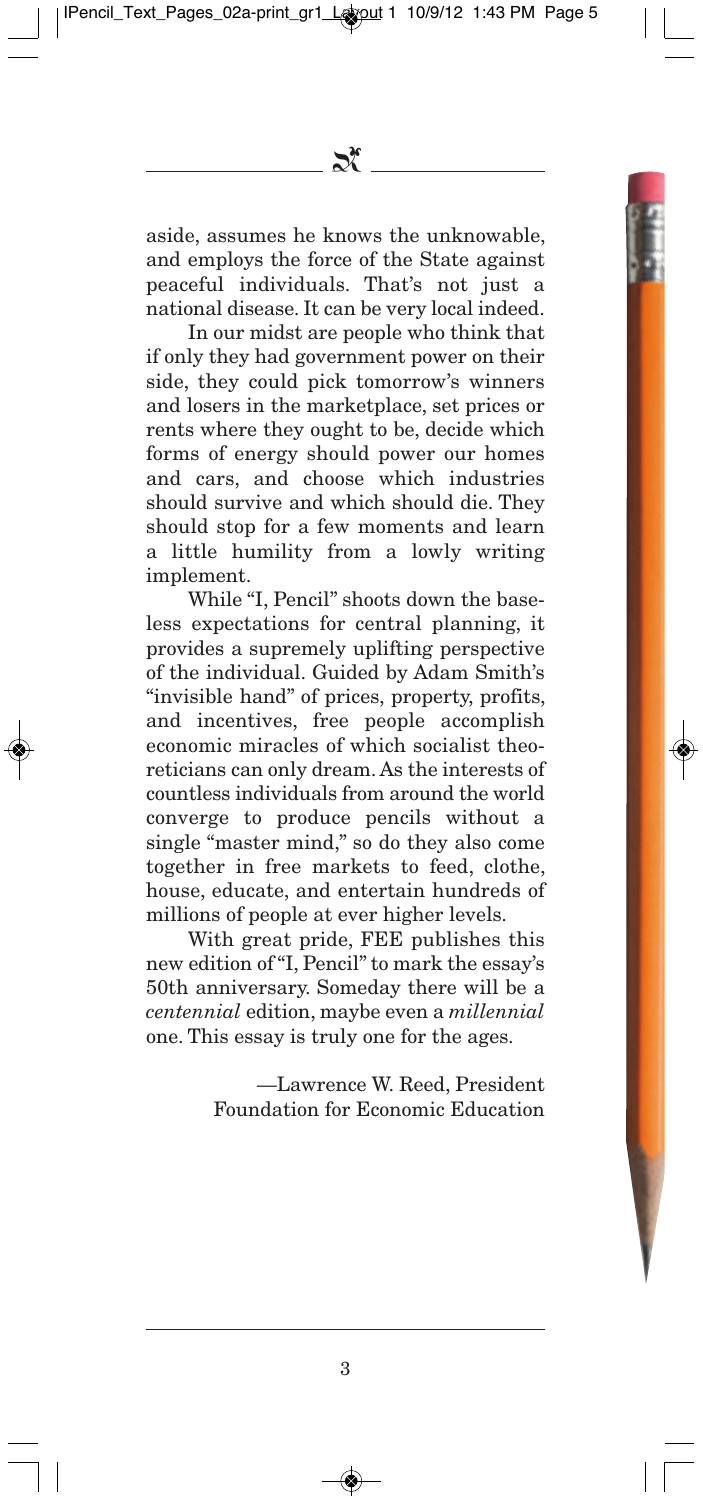$\mathbb{R}^n$ 

### I, Pencil

### BY LEONARD E. READ

I am a lead pencil—the ordinary wooden pencil familiar to all boys and girls and adults who can read and write.

Writing is both my vocation and my avocation; that's all I do.

You may wonder why I should write a genealogy. Well, to begin with, my story is interesting. And, next, I am a mystery more so than a tree or a sunset or even a flash of lightning. But, sadly, I am taken for granted by those who use me, as if I were a mere incident and without background. This supercilious attitude relegates me to the level of the commonplace. This is a species of the grievous error in which mankind cannot too long persist without peril. For, the wise G. K. Chesterton observed, "We are perishing for want of wonder, not for want of wonders."

I, Pencil, simple though I appear to be, merit your wonder and awe, a claim I shall attempt to prove. In fact, if you can understand me—no, that's too much to ask of anyone—if you can become aware of the miraculousness which I symbolize, you can help save the freedom mankind is so unhappily losing. I have a profound lesson to teach. And I can teach this lesson better than can an automobile or an airplane or a mechanical dishwasher because—well, because I am seemingly so simple.

Simple? Yet, *not a single person on the face of this earth knows how to make me.* This sounds fantastic, doesn't it? Especially when it is realized that there are about one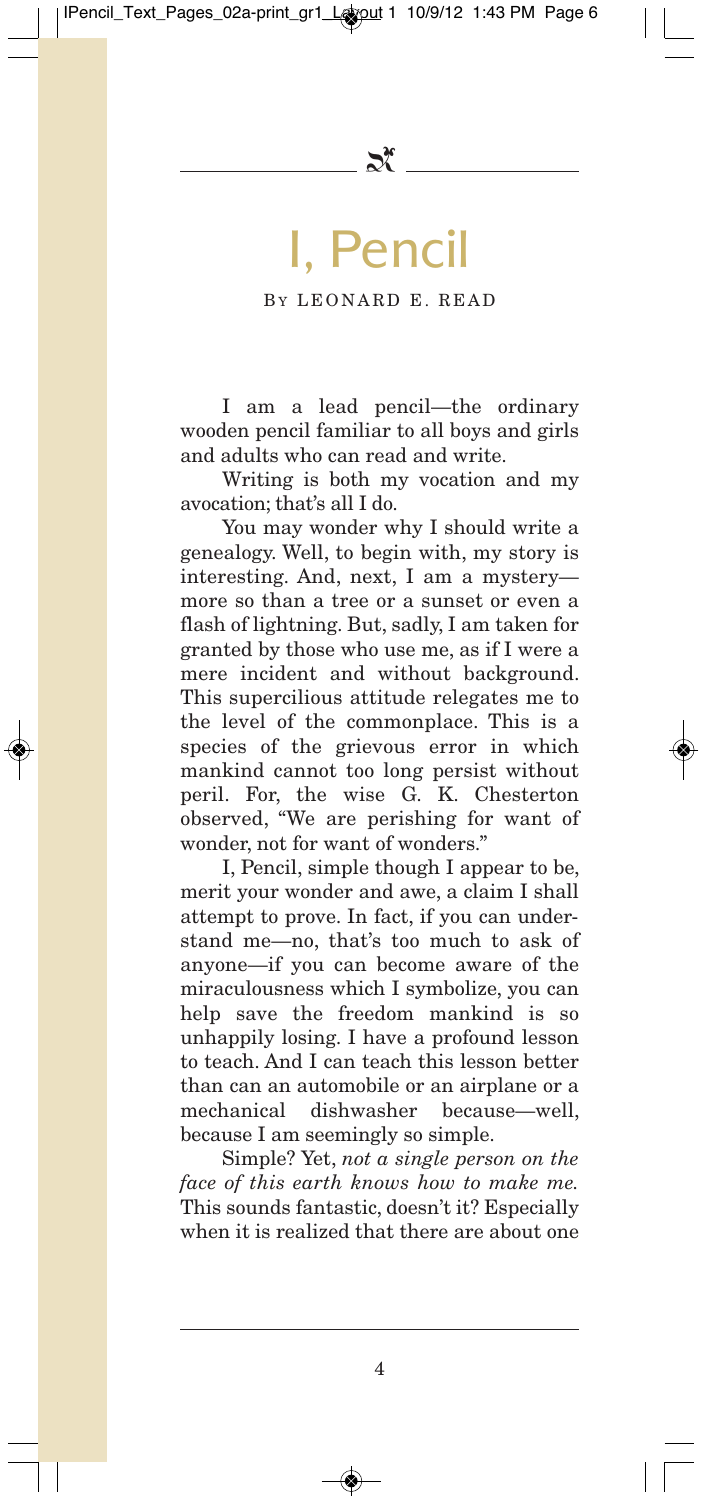and one-half billion of my kind produced in the U.S.A. each year.

Pick me up and look me over. What do you see? Not much meets the eye—there's some wood, lacquer, the printed labeling, graphite lead, a bit of metal, and an eraser.

#### *Innumerable Antecedents*

Just as you cannot trace your family tree back very far, so is it impossible for me to name and explain all my antecedents. But I would like to suggest enough of them to impress upon you the richness and complexity of my background.

My family tree begins with what in fact is a tree, a cedar of straight grain that grows in Northern California and Oregon. Now contemplate all the saws and trucks and rope and the countless other gear used in harvesting and carting the cedar logs to the railroad siding.Think of all the persons and the numberless skills that went into their fabrication: the mining of ore, the making of steel and its refinement into saws, axes, motors; the growing of hemp and bringing it through all the stages to heavy and strong rope; the logging camps with their beds and mess halls, the cookery and the raising of all the foods. Why, untold thousands of persons had a hand in every cup of coffee the loggers drink!

The logs are shipped to a mill in San Leandro, California. Can you imagine the individuals who make flat cars and rails and railroad engines and who construct and install the communication systems incidental thereto? These legions are among my antecedents.

Consider the millwork in San Leandro. The cedar logs are cut into small, pencillength slats less than one-fourth of an inch in thickness. These are kiln dried and then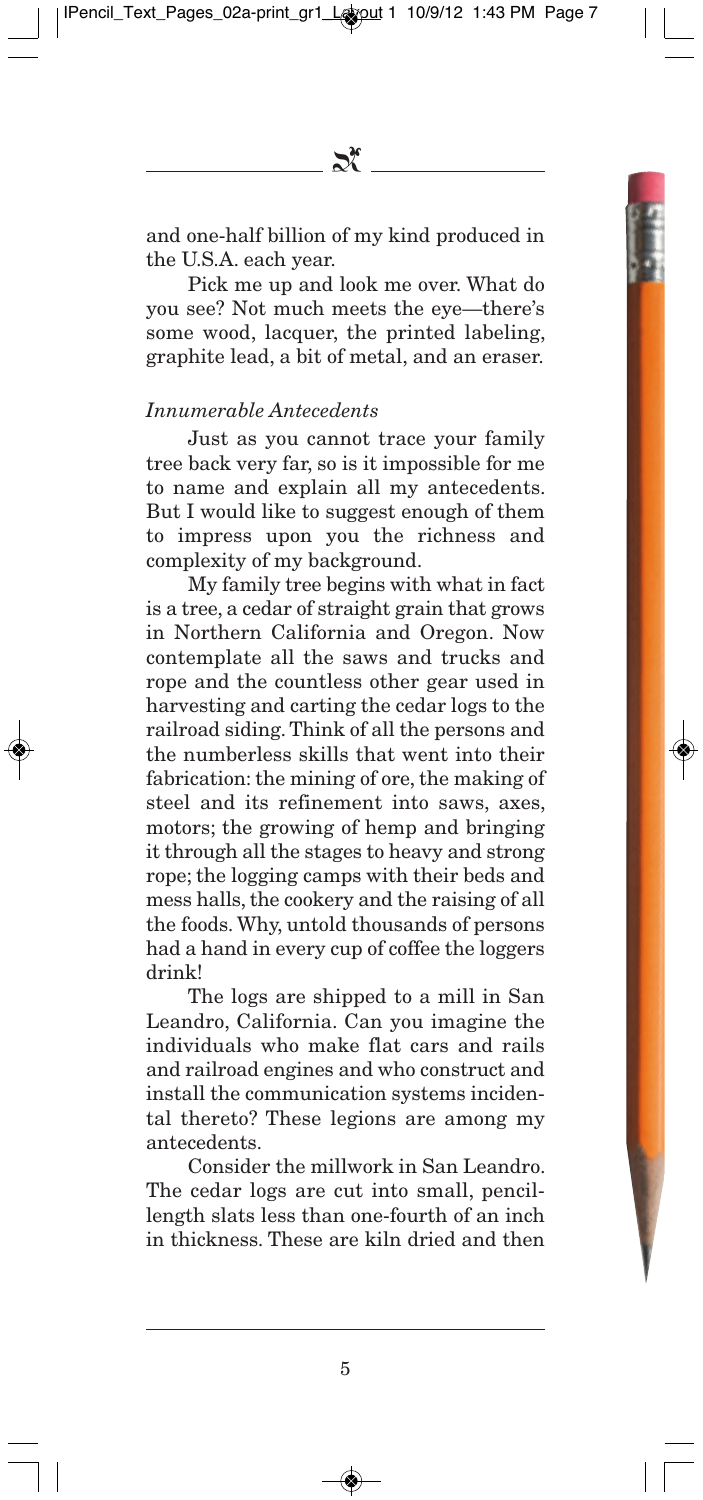tinted for the same reason women put rouge on their faces. People prefer that I look pretty, not a pallid white. The slats are waxed and kiln dried again. How many skills went into the making of the tint and the kilns, into supplying the heat, the light and power, the belts, motors, and all the other things a mill requires? Sweepers in the mill among my ancestors? Yes, and included are the men who poured the concrete for the dam of a Pacific Gas & Electric Company hydroplant which supplies the mill's power!

Don't overlook the ancestors present and distant who have a hand in transporting sixty carloads of slats across the nation.

Once in the pencil factory—\$4,000,000 in machinery and building, all capital accumulated by thrifty and saving parents of mine—each slat is given eight grooves by a complex machine, after which another machine lays leads in every other slat, applies glue, and places another slat atop—a lead sandwich, so to speak. Seven brothers and I are mechanically carved from this "woodclinched" sandwich.

My "lead" itself—it contains no lead at all—is complex. The graphite is mined in Ceylon [Sri Lanka]. Consider these miners and those who make their many tools and the makers of the paper sacks in which the graphite is shipped and those who make the string that ties the sacks and those who put them aboard ships and those who make the ships. Even the lighthouse keepers along the way assisted in my birth—and the harbor pilots.

The graphite is mixed with clay from Mississippi in which ammonium hydroxide is used in the refining process.Then wetting agents are added such as sulfonated tallow—animal fats chemically reacted with sulfuric acid. After passing through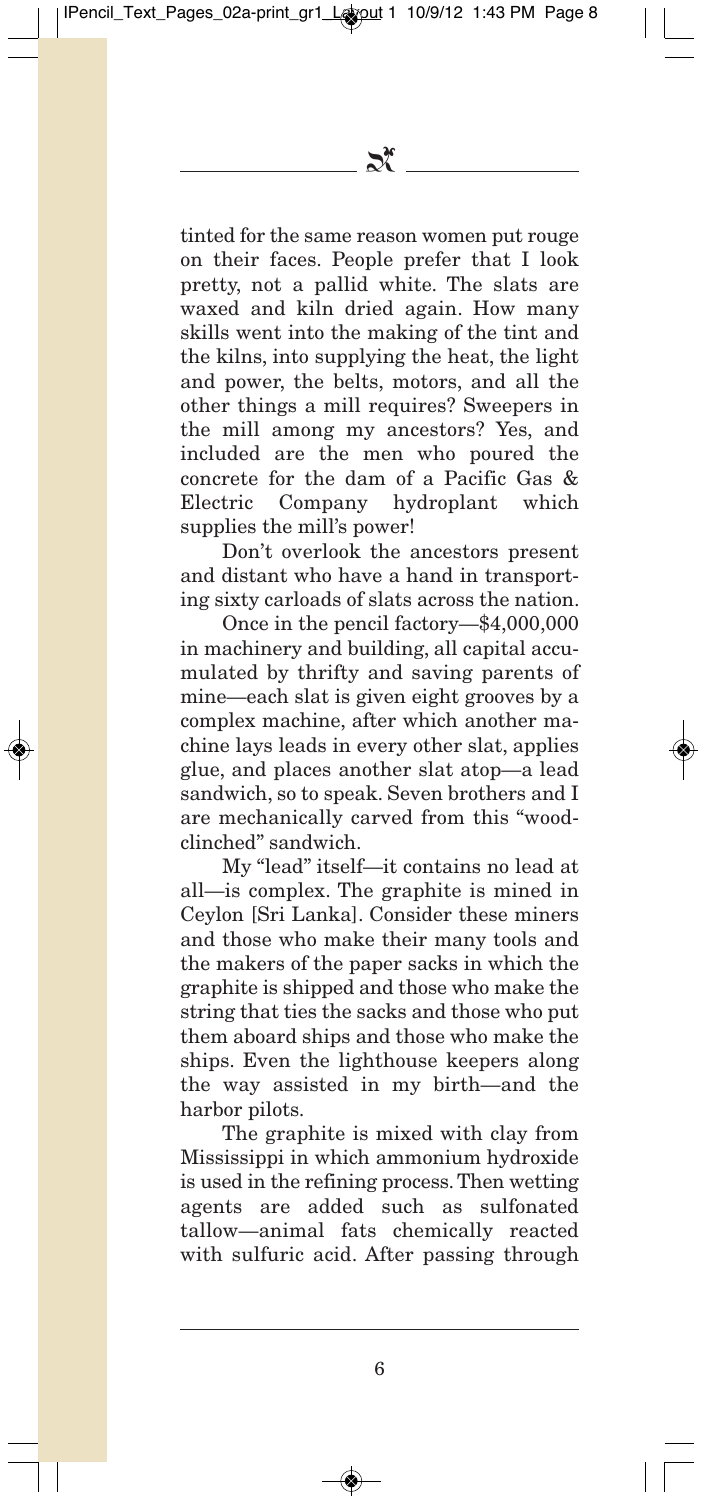numerous machines, the mixture finally appears as endless extrusions—as from a sausage grinder—cut to size, dried, and baked for several hours at 1,850 degrees Fahrenheit. To increase their strength and smoothness the leads are then treated with a hot mixture which includes candelilla wax from Mexico, paraffin wax, and hydrogenated natural fats.

My cedar receives six coats of lacquer. Do you know all the ingredients of lacquer? Who would think that the growers of castor beans and the refiners of castor oil are a part of it? They are.Why, even the processes by which the lacquer is made a beautiful yellow involve the skills of more persons than one can enumerate!

Observe the labeling. That's a film formed by applying heat to carbon black mixed with resins. How do you make resins and what, pray, is carbon black?

My bit of metal—the ferrule—is brass. Think of all the persons who mine zinc and copper and those who have the skills to make shiny sheet brass from these products of nature. Those black rings on my ferrule are black nickel. What is black nickel and how is it applied? The complete story of why the center of my ferrule has no black nickel on it would take pages to explain.

Then there's my crowning glory, inelegantly referred to in the trade as "the plug," the part man uses to erase the errors he makes with me. An ingredient called "factice" is what does the erasing. It is a rubberlike product made by reacting rape-seed oil from the Dutch East Indies [Indonesia] with sulfur chloride. Rubber, contrary to the common notion, is only for binding purposes. Then, too, there are numerous vulcanizing and accelerating agents. The pumice comes from Italy; and the pigment which gives "the plug" its color is cadmium sulfide.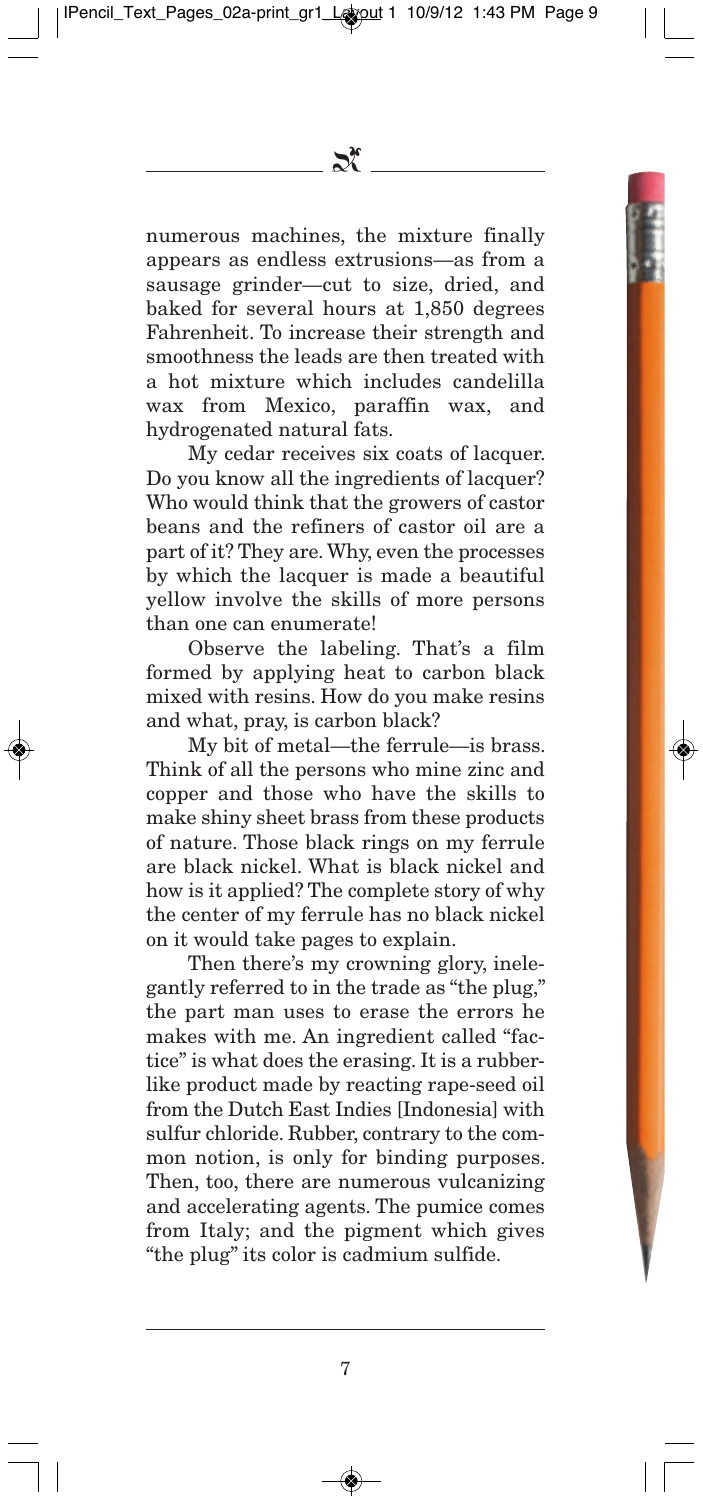### *No One Knows*

Does anyone wish to challenge my earlier assertion that no single person on the face of this earth knows how to make me?

Actually, millions of human beings have had a hand in my creation, no one of whom even knows more than a very few of the others. Now, you may say that I go too far in relating the picker of a coffee berry in far-off Brazil and food growers elsewhere to my creation; that this is an extreme position. I shall stand by my claim.There isn't a single person in all these millions, including the president of the pencil company, who contributes more than a tiny, infinitesimal bit of know-how. From the standpoint of know-how the only difference between the miner of graphite in Ceylon and the logger in Oregon is in the *type* of know-how. Neither the miner nor the logger can be dispensed with, any more than can the chemist at the factory or the worker in the oil field paraffin being a by-product of petroleum.

Here is an astounding fact: Neither the worker in the oil field nor the chemist nor the digger of graphite or clay nor any who mans or makes the ships or trains or trucks nor the one who runs the machine that does the knurling on my bit of metal nor the president of the company performs his singular task because he wants me. Each one wants me less, perhaps, than does a child in the first grade. Indeed, there are some among this vast multitude who never saw a pencil nor would they know how to use one. Their motivation is other than me. Perhaps it is something like this: Each of these millions sees that he can thus exchange his tiny know-how for the goods and services he needs or wants. I may or may not be among these items.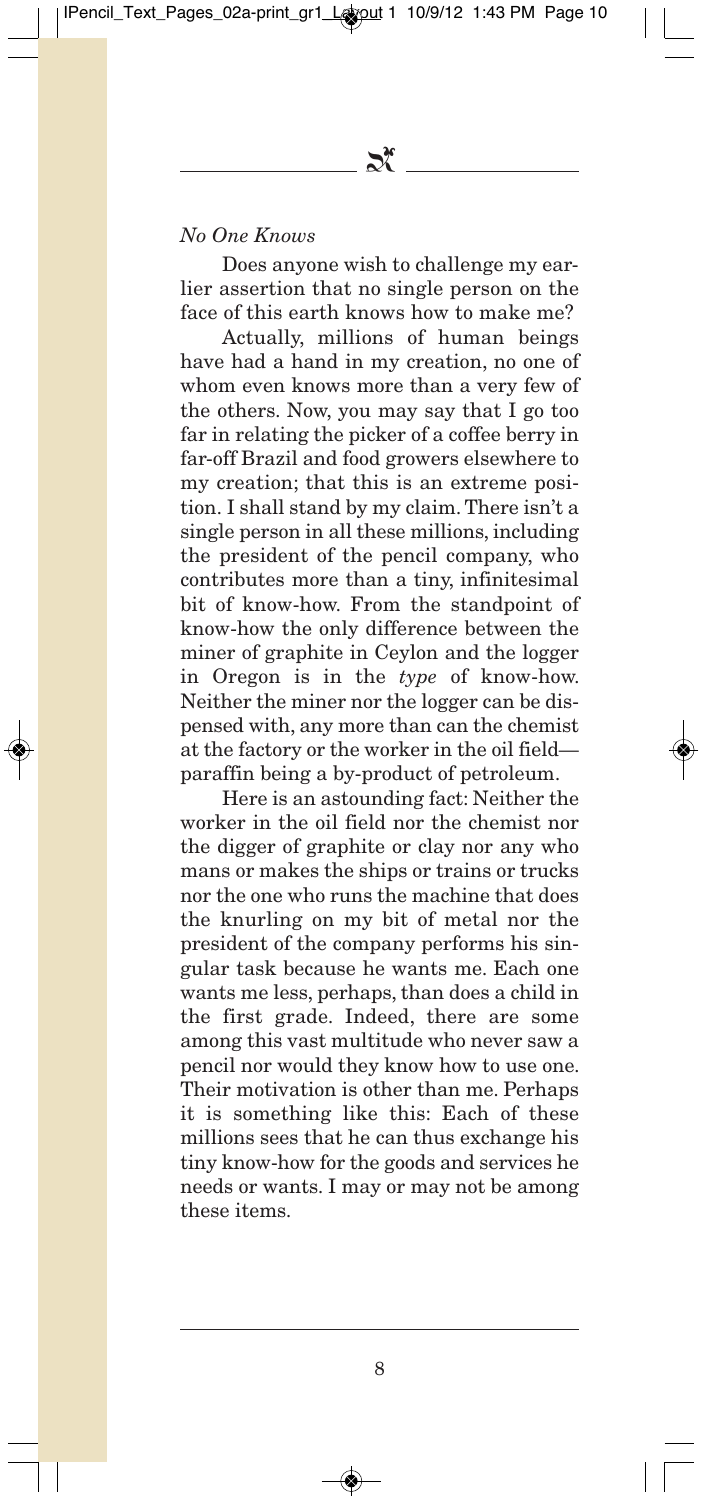### *No Master Mind*

There is a fact still more astounding: The absence of a master mind, of anyone dictating or forcibly directing these countless actions which bring me into being. No trace of such a person can be found. Instead, we find the Invisible Hand at work. This is the mystery to which I earlier referred.

It has been said that "only God can make a tree." Why do we agree with this? Isn't it because we realize that we ourselves could not make one? Indeed, can we even describe a tree? We cannot, except in superficial terms. We can say, for instance, that a certain molecular configuration manifests itself as a tree. But what mind is there among men that could even record, let alone direct, the constant changes in molecules that transpire in the life span of a tree? Such a feat is utterly unthinkable!

I, Pencil, am a complex combination of miracles: a tree, zinc, copper, graphite, and so on. But to these miracles which manifest themselves in Nature an even more extraordinary miracle has been added: the configuration of creative human energies millions of tiny know-hows configurating naturally and spontaneously in response to human necessity and desire and *in the absence of any human masterminding!* Since only God can make a tree, I insist that only God could make me. Man can no more direct these millions of know-hows to bring me into being than he can put molecules together to create a tree.

The above is what I meant when writing, "If you can become aware of the miraculousness which I symbolize, you can help save the freedom mankind is so unhappily losing." For, if one is aware that these know-hows will naturally, yes, automatically, arrange themselves into creative and productive patterns in response to human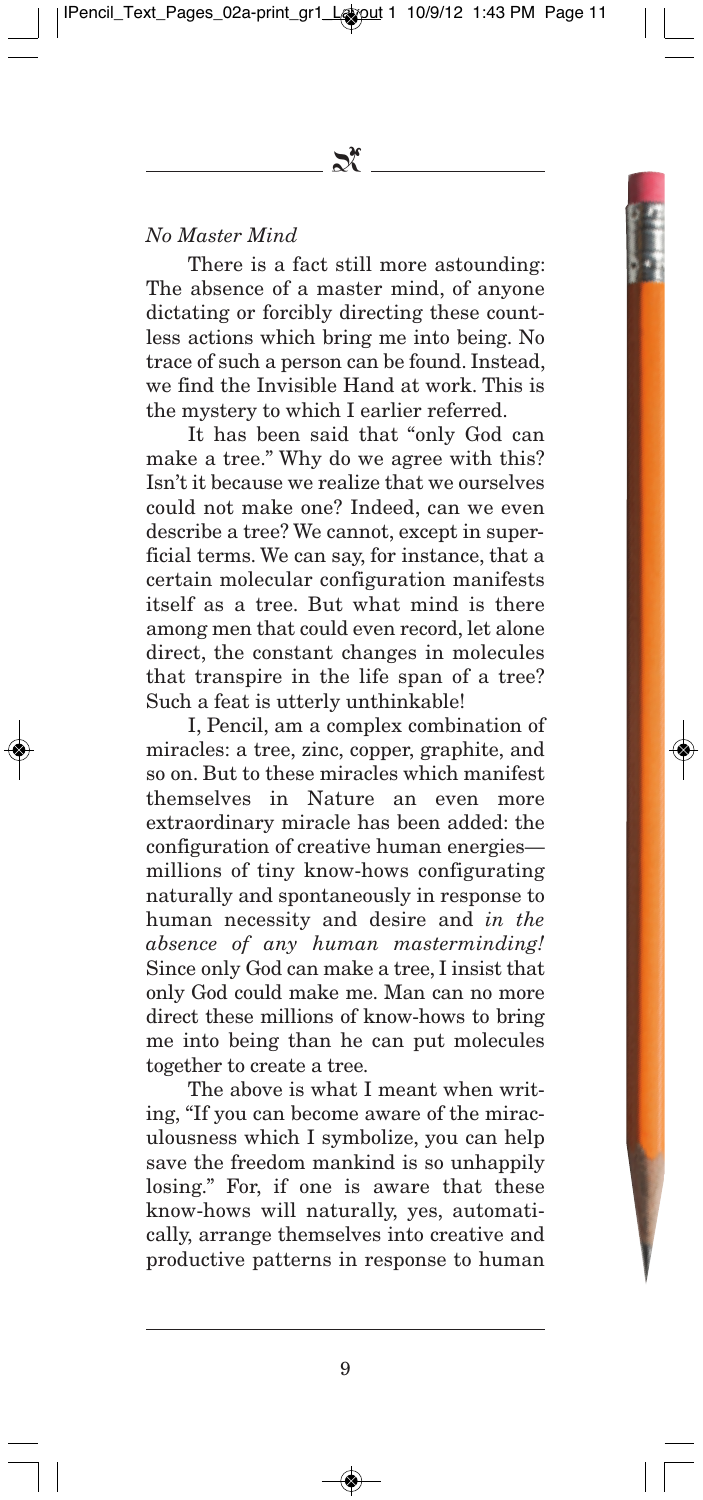necessity and demand—that is, in the absence of governmental or any other coercive masterminding—then one will possess an absolutely essential ingredient for freedom: a *faith in free people*. Freedom is impossible without this faith.

Once government has had a monopoly of a creative activity such, for instance, as the delivery of the mails, most individuals will believe that the mails could not be efficiently delivered by men acting freely. And here is the reason: Each one acknowledges that he himself doesn't know how to do all the things incident to mail delivery. He also recognizes that no other individual could do it. These assumptions are correct. No individual possesses enough know-how to perform a nation's mail delivery any more than any individual possesses enough know-how to make a pencil. Now, in the absence of faith in free people—in the unawareness that millions of tiny knowhows would naturally and miraculously form and cooperate to satisfy this necessity—the individual cannot help but reach the erroneous conclusion that mail can be delivered only by governmental "masterminding."

#### *Testimony Galore*

If I, Pencil, were the only item that could offer testimony on what men and women can accomplish when free to try, then those with little faith would have a fair case. However, there is testimony galore; it's all about us and on every hand. Mail delivery is exceedingly simple when compared, for instance, to the making of an automobile or a calculating machine or a grain combine or a milling machine or to tens of thousands of other things. Delivery?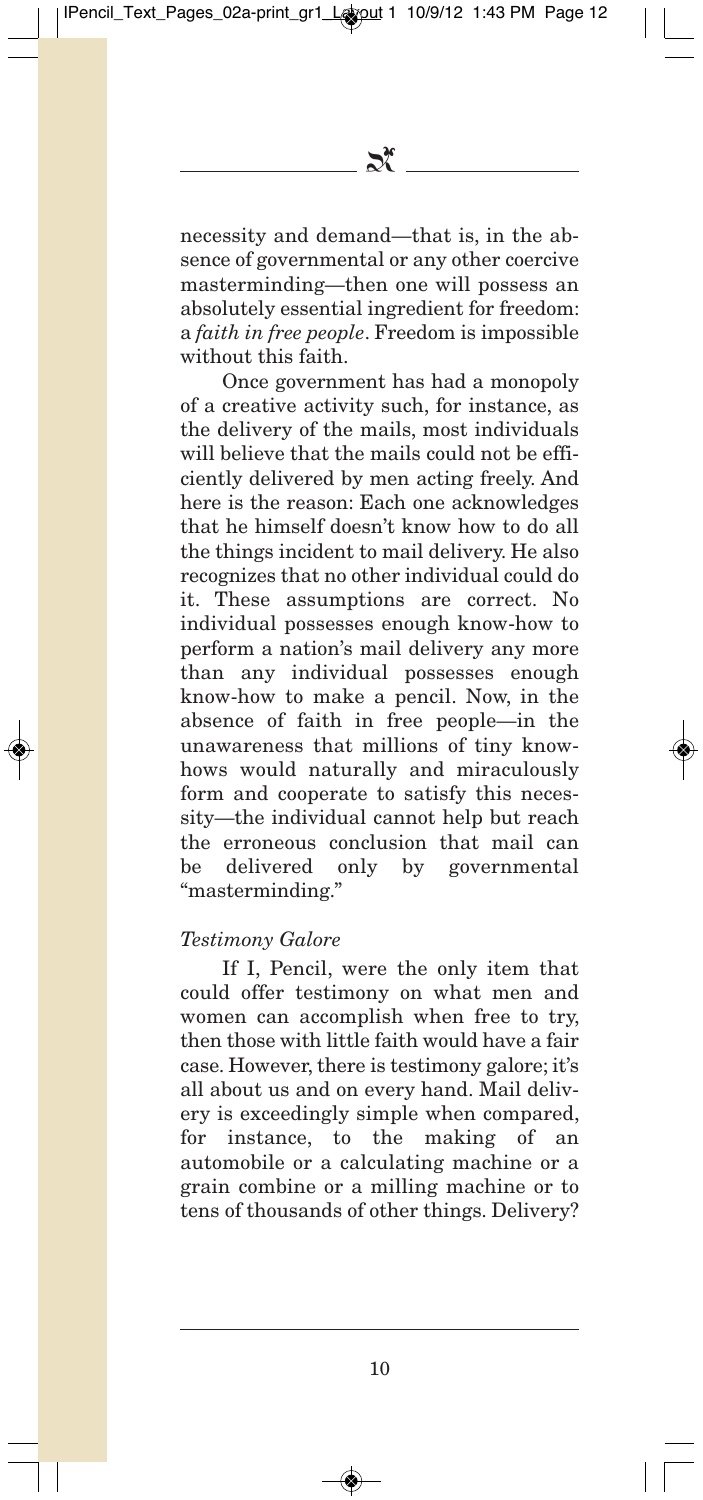Why, in this area where men have been left free to try, they deliver the human voice around the world in less than one second; they deliver an event visually and in motion to any person's home when it is happening; they deliver 150 passengers from Seattle to Baltimore in less than four hours; they deliver gas from Texas to one's range or furnace in New York at unbelievably low rates and without subsidy; they deliver each four pounds of oil from the Persian Gulf to our Eastern Seaboard—halfway around the world—for less money than the government charges for delivering a one-ounce letter

The lesson I have to teach is this: *Leave all creative energies uninhibited*. Merely organize society to act in harmony with this lesson. Let society's legal apparatus remove all obstacles the best it can. Permit these creative know-hows freely to flow. Have faith that free men and women will respond to the Invisible Hand. This faith will be confirmed. I, Pencil, seemingly simple though I am, offer the miracle of my creation as testimony that this is a practical faith, as practical as the sun, the rain, a cedar tree, the good earth.

across the street!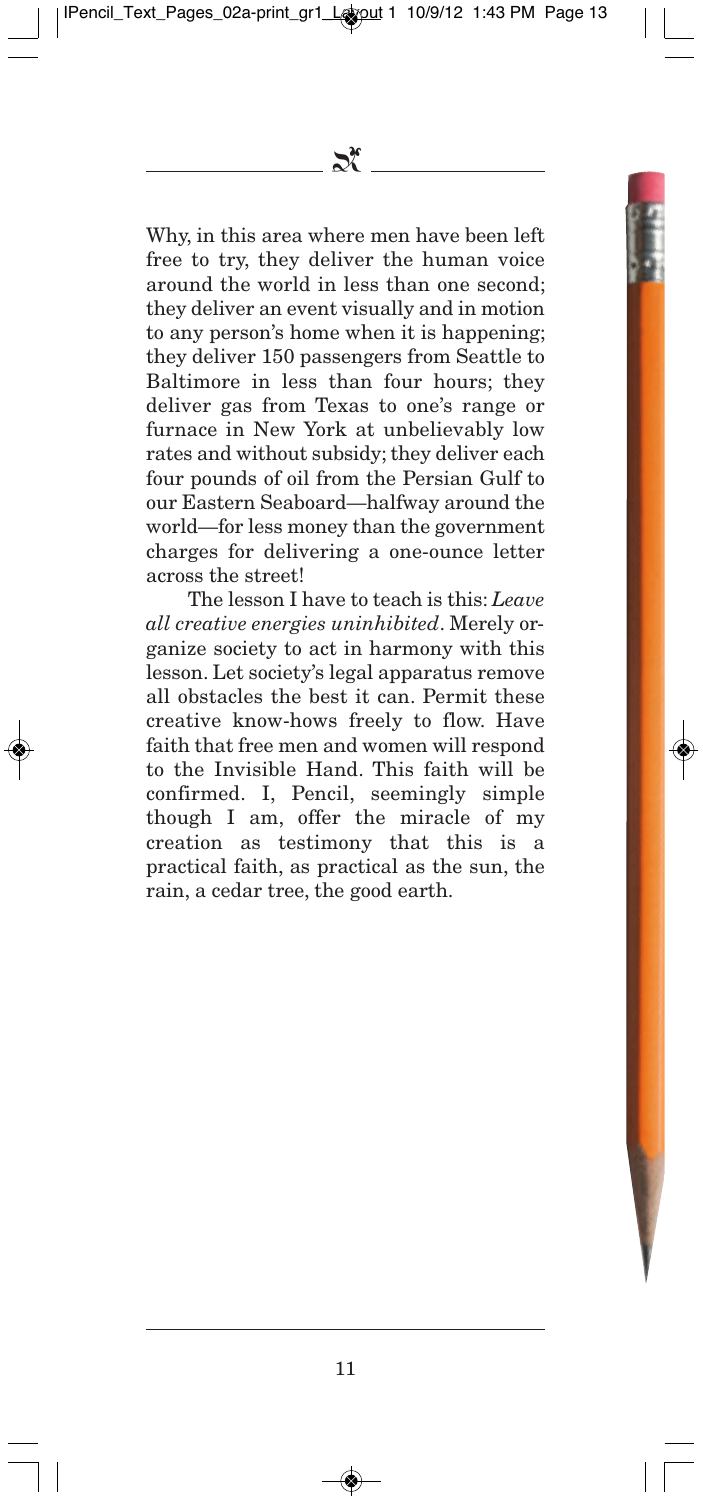$\mathbb{R}^n$ 

### **Afterword**

### BY MILTON FRIEDMAN *Nobel Laureate, 1976*

Leonard Read's delightful story, "I, Pencil," has become a classic, and deservedly so. I know of no other piece of literature that so succinctly, persuasively, and effectively illustrates the meaning of both Adam Smith's invisible hand—the possibility of cooperation without coercion and Friedrich Hayek's emphasis on the importance of dispersed knowledge and the role of the price system in communicating information that "will make the individuals do the desirable things without anyone having to tell them what to do."

We used Leonard's story in our television show, "Free to Choose," and in the accompanying book of the same title to illustrate "the power of the market" (the title of both the first segment of the TV show and of chapter one of the book). We summarized the story and then went on to say:

"None of the thousands of persons involved in producing the pencil performed his task because he wanted a pencil. Some among them never saw a pencil and would not know what it is for. Each saw his work as a way to get the goods and services he wanted—goods and services we produced in order to get the pencil we wanted. Every time we go to the store and buy a pencil, we are exchanging a little bit of our services for the infinitesimal amount of services that each of the thousands contributed toward producing the pencil.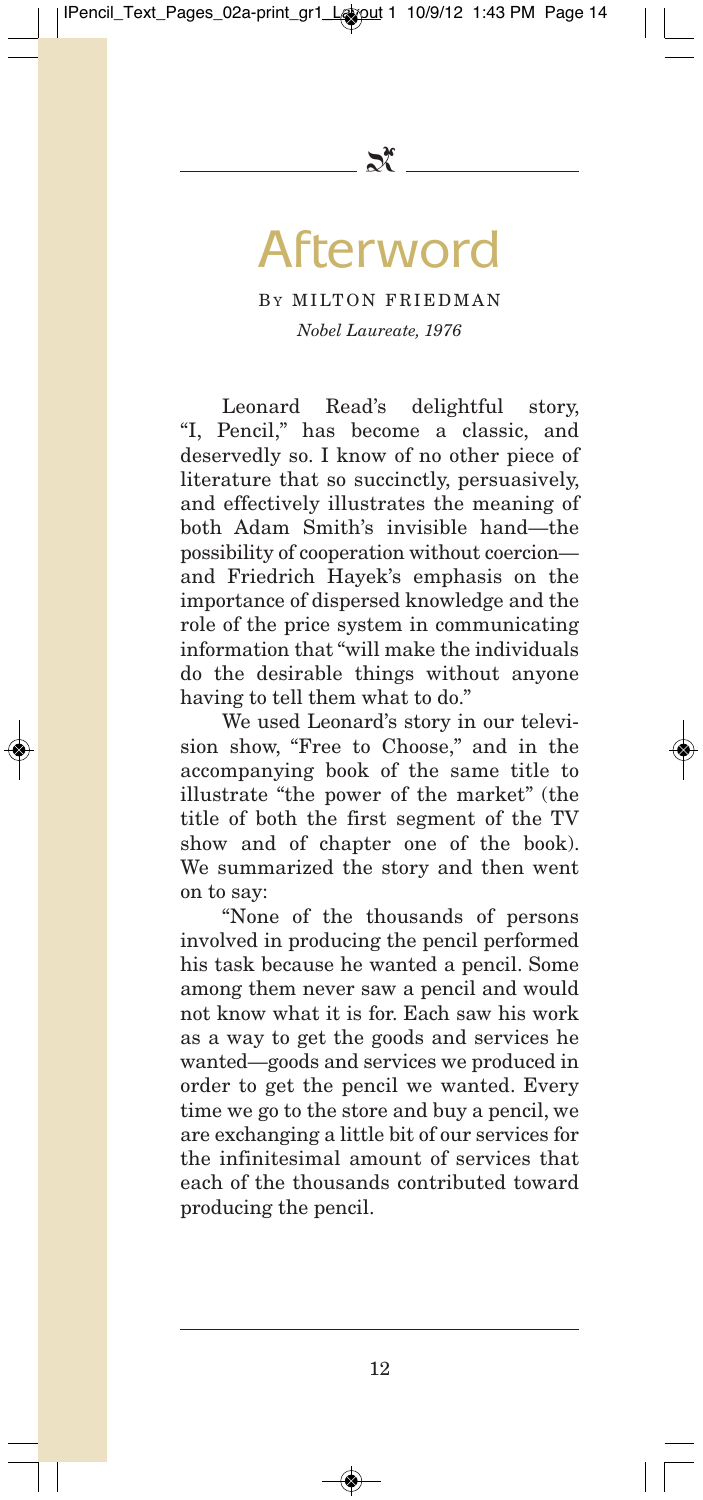$\mathbb{R}^n$ 

"It is even more astounding that the pencil was ever produced. No one sitting in a central office gave orders to these thousands of people. No military police enforced the orders that were not given. These people live in many lands, speak different languages, practice different religions, may even hate one another—yet none of these differences prevented them from cooperating to produce a pencil. How did it happen? Adam Smith gave us the answer two hundred years ago."

"I, Pencil" is a typical Leonard Read product: imaginative, simple yet subtle, breathing the love of freedom that imbued everything Leonard wrote or did. As in the rest of his work, he was not trying to tell people what to do or how to conduct themselves. He was simply trying to enhance individuals' understanding of themselves and of the system they live in.

That was his basic credo and one that he stuck to consistently during his long period of service to the public—not public service in the sense of government service. Whatever the pressure, he stuck to his guns, refusing to compromise his principles. That was why he was so effective in keeping alive, in the early days, and then spreading the basic idea that human freedom required private property, free competition, and severely limited government.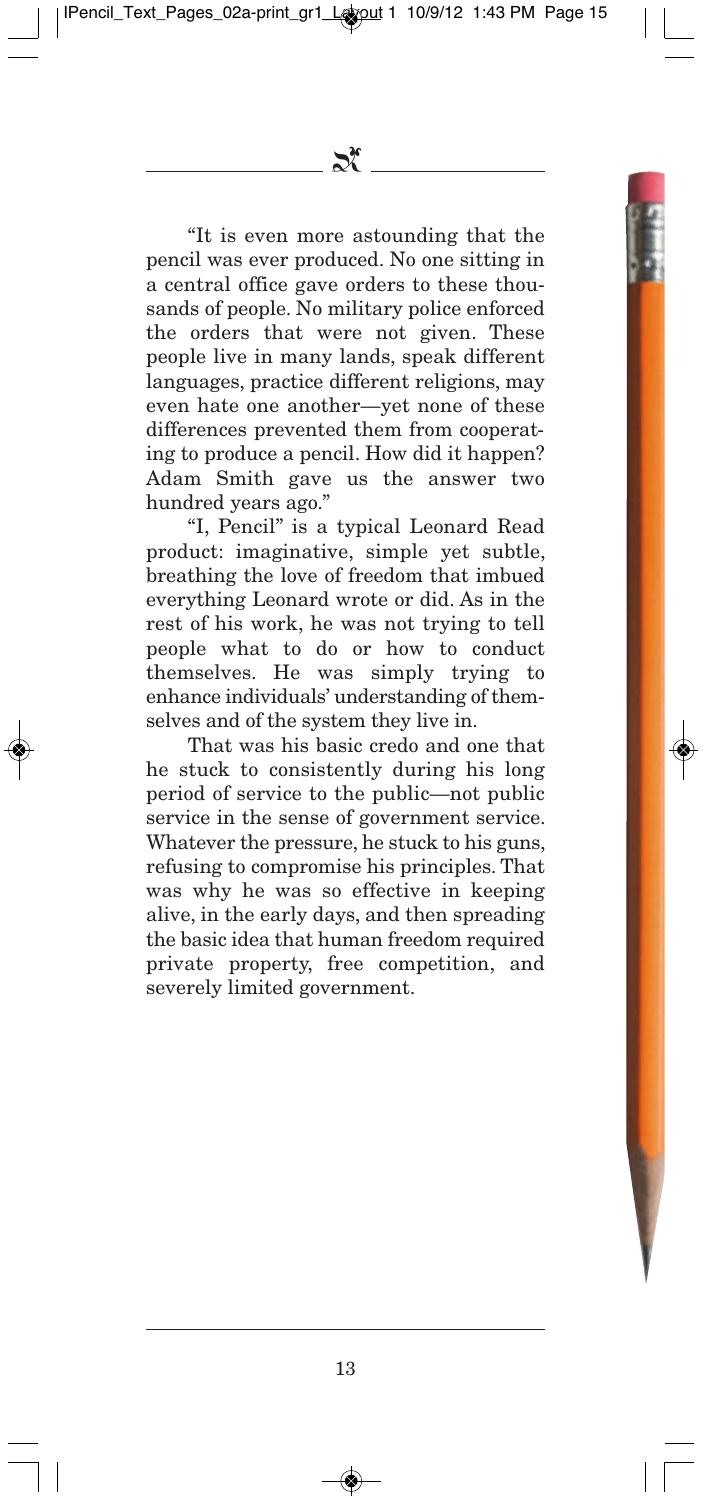$\mathbb{R}^n$ 

### Foundation for Economic Education *Freedom's Home Since 1946*

The Foundation for Economic Education (FEE), the oldest free-market organization in the United States, was established in 1946 by Leonard E. Read to study and advance the freedom philosophy. FEE's mission is to offer the most consistent case for the first principles of freedom: the sanctity of private property, individual liberty, the rule of law, the free market, and the moral superiority of individual choice and responsibility over coercion.

The Foundation's flagship magazine, *The Freeman: Ideas on Liberty,* presents timeless insights on the positive case for human liberty to readers around the world. Throughout the year FEE's lecture series, programs, and seminars bring together thousands of individuals of all ages to explore the foundations of free enterprise and market competition. The Foundation plays a major role in publishing and promoting numerous essential books on the freedom philosophy.

For further information, and to explore FEE's online resources, visit www.fee.org.

The Foundation for Economic Education is a non-political, non-profit, tax-exempt educational foundation and accepts no taxpayer money. FEE is supported solely by contributions from private individuals and foundations.

Published by the Foundation for Economic Education

Designed by Integrated Printing & Graphics

Printed in the United States of America

©2010 Foundation for Economic Education. All rights reserved.

ISBN 1-57246-209-4

Foundation for Economic Education 30 S. Broadway, Irvington-on-Hudson, New York 10533 (800) 960-4333 www.fee.org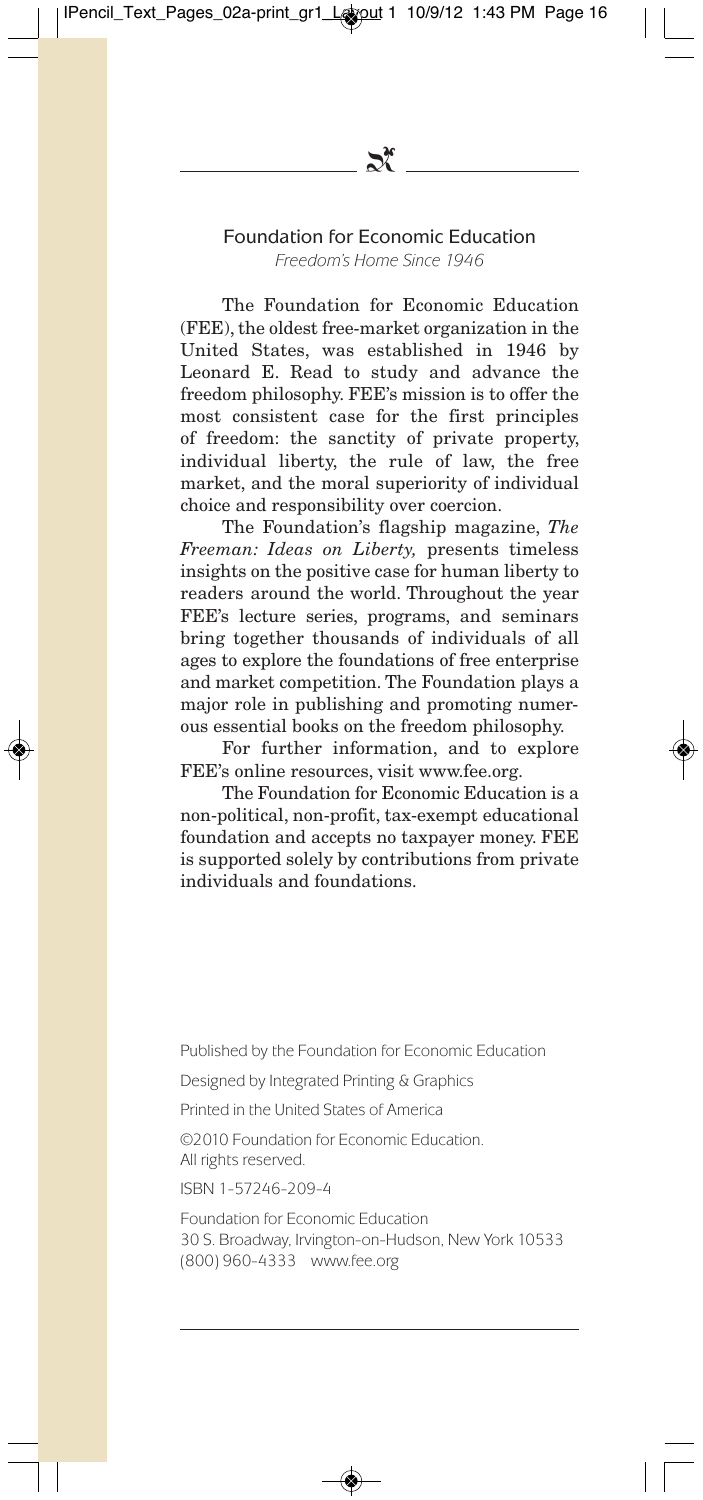"I, Pencil" is a superb case study of free markets in action. Half of the world's economic problems would vanish if everyone would read "I, Pencil."

 $S^r$ 

Burton W. Folsom, Jr. Professor of History Hillsdale College

◈

There is no better, more easily understood, and more fun explanation of the complexity of markets than Leonard Read's "I, Pencil." It ought to give considerable pause when we listen to the arrogance of politicians who tell us they can manage an economy better than millions, perhaps billions, of independent decision makers in pursuit of their own personal goals. Its message to would-be planners is to bug out!

 $\bigcirc$ 

Walter E. Williams John M. Olin Distinguished Professor of Economics George Mason University

The most valuable truths about economics and liberty can be found in a lowly lead pencil. When my children are old enough, I will read them a classic little essay by the late philosopher Leonard E. Read that turns a mundane writing instrument into an elementary lesson about free-market capitalism.

 $\overline{\bullet}$ 

 $S^r$ 

Michelle Malkin Syndicated columnist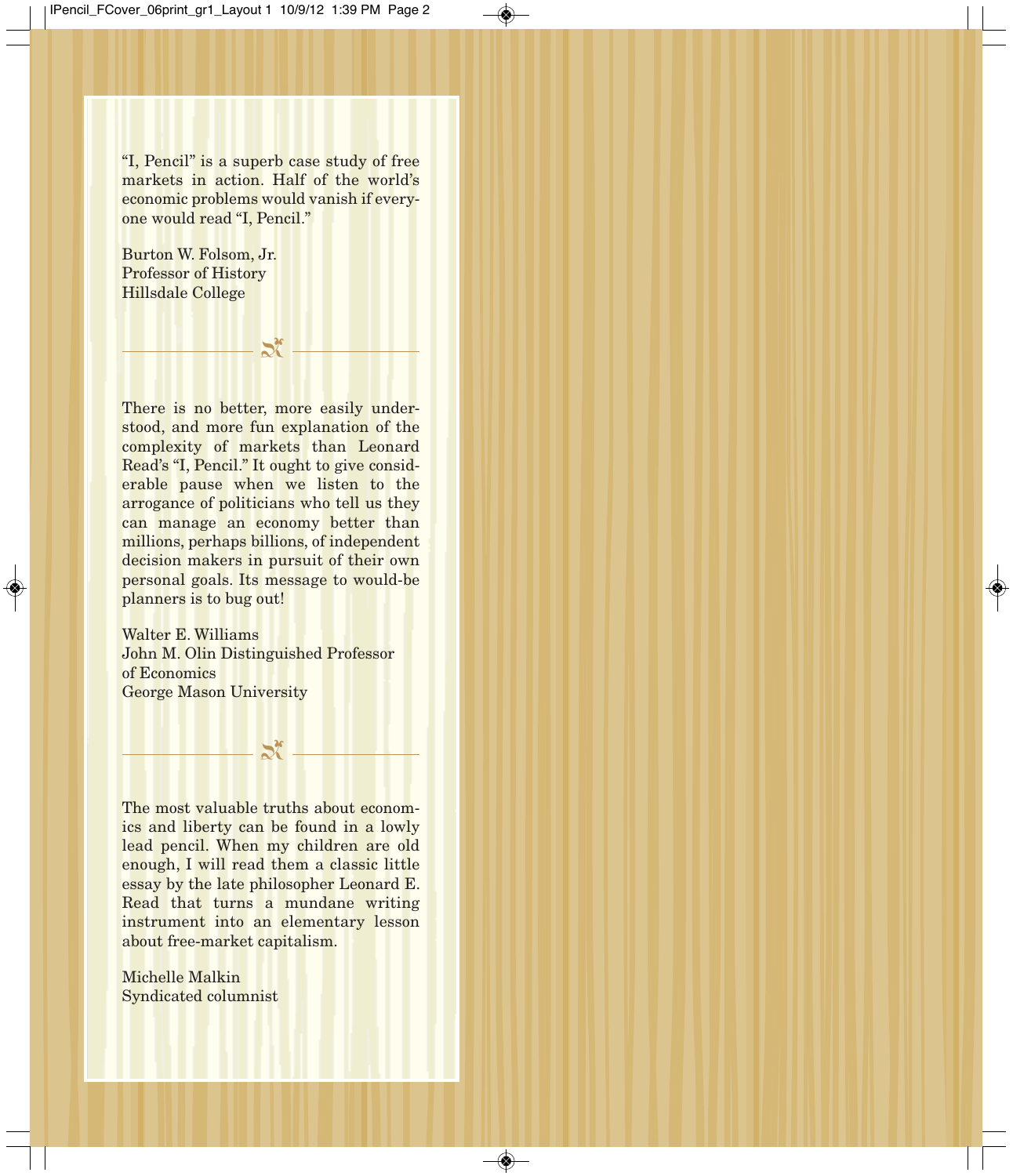

Leonard E. Read (1898–1983) established the Foundation for Economic Education in 1946. For the next 37 years he served as FEE's president and labored tirelessly to promote and advance liberty. He was a natural leader who, at a crucial moment in American history, roused the forces defending individual freedom and private property.

His life is a testament to the power of ideas. As President Ronald Reagan wrote: "Our nation and her people have been vastly enriched by his devotion to the cause of freedom, and generations to come will look to Leonard Read for inspiration."

Read was the author of 29 books and hundreds of essays. "I, Pencil," his most famous essay, was first published in 1958. Although a few of the manufacturing details and place names have changed, the principles endure.

*FEE thanks The Ralph Smeed Private Memorial Foundation for making this printing of "I, Pencil" possible. At FEE, we will always be grateful for Ralph's work, his fealty to liberty and to our organization as a supporter and trustee.*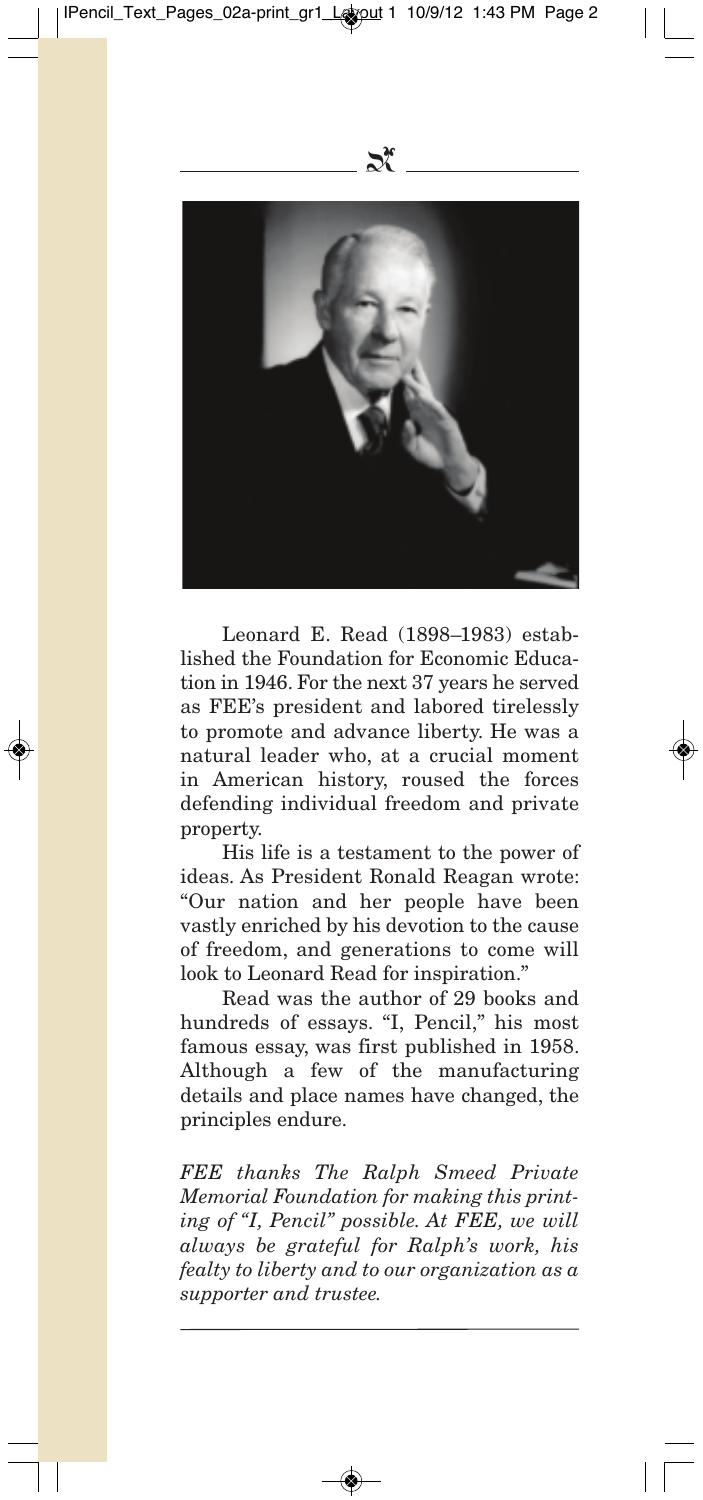# I, Pencil

### My Family Tree as Told to Leonard E. Read

Introduction by Lawrence W. Reed Afterword by Milton Friedman

*This edition of "I, Pencil" is dedicated to our late esteemed colleague, Beth A. Hoffman, who worked on its production as her last project before her untimely passing on December 1, 2008.*

*Information concerning the Beth A. Hoffman Memorial Scholarship Fund may be found at www.fee.org.*

Foundation for Economic Education Irvington-on-Hudson, New York 10533